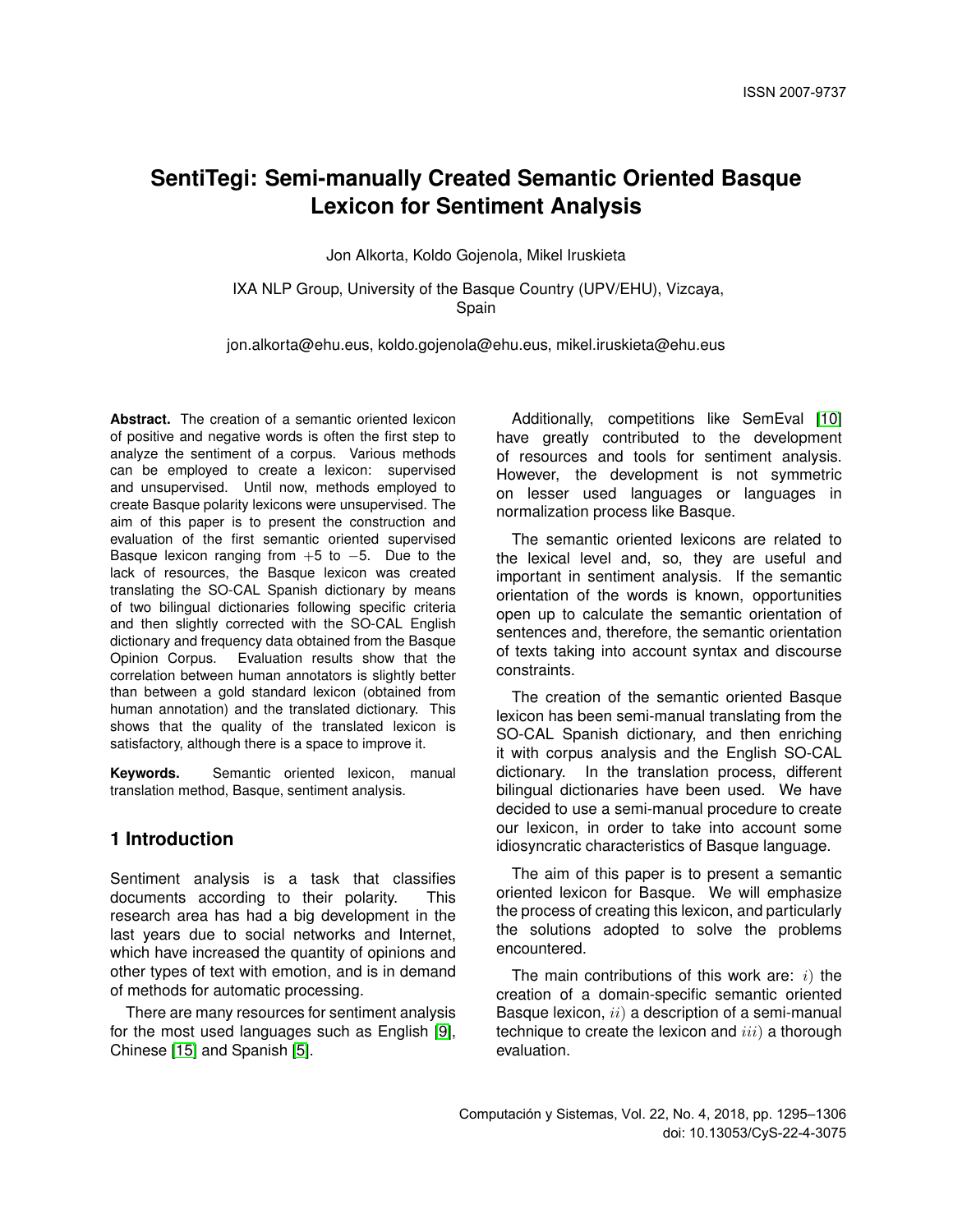This paper has been organized as follows: after presenting related work in Section 2, Section 3 describes the methodology of the translation process. Then, Section 4 discusses the design decisions, while Section 5 describes the characteristics of the created lexicon in two stages. In Section 6 the quality of the lexicon is evaluated and, finally, Section 7 concludes the paper, also proposing directions for future work.

### **2 Related Work**

There are various approaches for the creation of polarity lexicons, based on knowledge or on automatic methods. Each of the approaches has its advantages and drawbacks.

SO-CAL [\[14\]](#page-11-4) is a dictionary-based tool to extract sentiment from texts. The dictionary was created manually, where words are annotated with polarity (positive or negative) and strength (semantic orientation: from  $\pm 1$  to  $\pm 5$ ). There are two versions of SO-CAL tool. The original version is the English SO-CAL and the Spanish version, the second one, is based on the previous version. The English and Spanish dictionaries (V1.11) contain 6,610 and 4,880 words, respectively.

A disadvantage of manually-created lexicons is the hard-work to make modifications. In contrast, they can be tailored to be domain-specific and, depending on the linguistic information used, they can treat a variety of different linguistic phenomena.

ML-SentiCon [\[6\]](#page-11-5) is a multilingual polarity lexicon, where the lexicons have been automatically generated from an improved version of Senti-WordNet. It contains a Basque lexicon that contains 4,323 lemmas. The polarity values are situated between  $-1$  and  $+1$ , in a continuous scale. Additionally, QWN-PPV tool [\[11\]](#page-11-6) is able to generate multilingual polarity lexicons, including Basque. This unsupervised tool makes use of a corpus and WordNet.

The main disadvantage of these lexicons is that they are not domain-specific, so their results could vary from one domain to another. In contrast, their main advantage lies on the facility to create them.

Another characteristic of previous three works is that the sentiment value of words is in a scale, although the scale dimensions are different. However, there are works in which the sentiment value of words are not in scale. For example, in some works like [\[13\]](#page-11-7), there are two non-numerical tags: *positive* and *negative*. Consequently, two words with different intensity are expressed with the same tag.

Methods to evaluate lexicons are different depending on each technique. Some works [\[3\]](#page-11-8) use intrinsic methods where the result of the system is compared to a gold standard data set, predefined by evaluators. In contrast, there are other systems [\[4\]](#page-11-9) which use extrinsic methods where the system is evaluated in an applied setting. Finally, some works [\[7\]](#page-11-10) use both extrinsic and intrinsic methods.

The lexicon presented in this work differs from previous ones in several respects. SO-CAL dictionaries have also been manually created but, until now, they have dealt with languages which are not morphologically rich (Spanish and English) in contrast with Basque. Another relevant difference of this study has been the evaluation. We will apply an intrinsic evaluation and measure, using Pearson correlation, the agreement between two human annotators, and the reliability between the gold standard (based on human annotation) and the translated dictionary. Finally, the characteristic of the created lexicon is another interesting aspect. The words of the lexicon have the sentiment value in a scale from  $-5$  to  $+5$ . This allows us to study how sentiment shifters of different linguistic levels (morphology, syntax and discourse) affect on sentiment analysis.

# **3 Methodology**

In order to create a semantic oriented lexicon for Basque, we have adopted several decisions taking different factors into account:

i) **Time.** The creation of a semantic oriented lexicon for Basque is related to the project of linguistics-based Basque sentiment analysis and, for that reason, the time to create the lexicon is limited.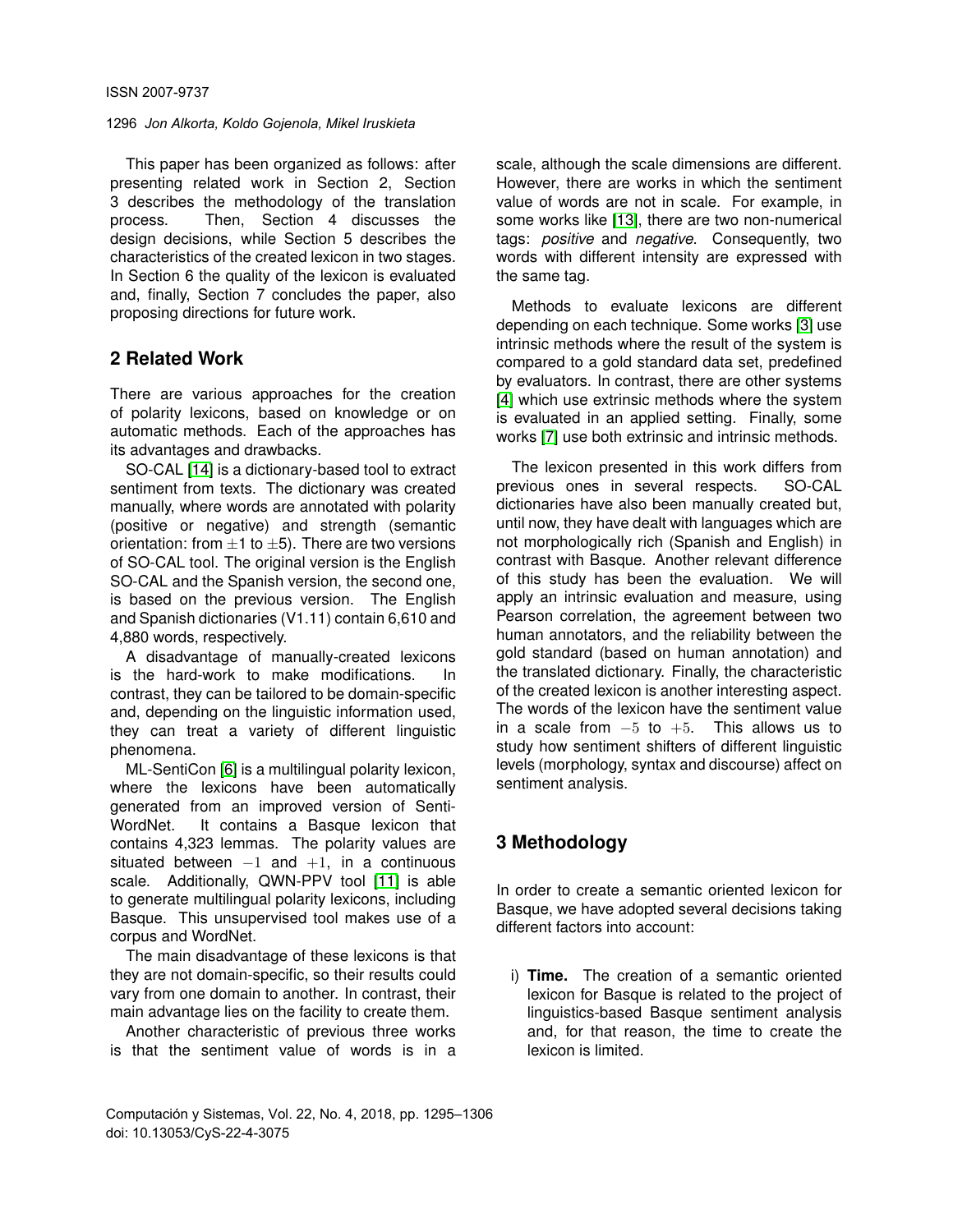- ii) **Resources.** The Basque language is still in a normalization process and this has some limitations to create corpora and to reuse computational resources. On the one hand, it is difficult to create a large opinion corpus of different topics. This situation could affect to the quality of the lexicon if the corpus is used for that. The collaboration of lexicographers would be ideal but it is a costly resource, not available. This situation adds a difficulty to create a semantic oriented Basque lexicon from zero.
- iii) **Quality.** We want to develop the lexicon with the best possible quality (and in the less time possible) and with that aim we will first translate the lexicon, after that evaluate it and then improve our semantic oriented lexicon following an specific criteria.

#### **3.1 Resources for Translation**

We have used mainly four resources in the translation process.

- i) **The SO-CAL Spanish Dictionary [\[14\]](#page-11-4).** This dictionary is the source to create the Basque semantic oriented lexicon. It contains 4,880 words of five grammatical categories (noun, adjective, adverb, verb and intensifier).
- ii) **Two Bilingual Dictionaries:** Spanish-Basque: Elhuyar dictionary [\[16\]](#page-11-11) and Zehazki [\[12\]](#page-11-12). These dictionaries have been used to translate the Spanish SO-CAL dictionary. Moreover, they have also been used to check if the translated word is an entry of such dictionaries since we will work only with words which are entries of one of these dictionaries. Dealing with collocations and expressions is necessary but it is out of the scope of this work.
- iii) **The Basque Opinion Corpus [\[1\]](#page-11-13).** After getting the first version of the lexicon, each entry has been checked in the corpus to create a domain-based lexicon. The corpus contains 240 texts of six different domains.

iv) **The SO-CAL English dictionary [\[14\]](#page-11-4).** This version which contains 6,610 words has been used to verify and enrich the already created domain-based lexicon.

Taking all the factors explained above into account and using the mentioned resources, we have decided to translate the SO-CAL Spanish dictionary to create the Basque SO-lexicon *Sentitegi*, following the methodology explained in Figure [1.](#page-3-0)

#### **3.2 Translation Steps**

Figure [1](#page-3-0) shows the steps followed in the translation process. To begin with, a first version of a semantic oriented Basque lexicon has been created from the Spanish version of the SO-CAL dictionary. After that, the second version has been created enriching it with the English lexicon version (V1.11) and limiting it to the domains of Basque Opinion Corpus.

Some interesting phenomena have been detected in the translation process of SO-CAL dictionaries from Spanish and English versions (V1.11) to Basque. Table [1](#page-4-0) shows these five phenomena.

- − Phenomenon 1 (P1): the Spanish word is translated but the translation is not an entry of Elhuyar [\[16\]](#page-11-11) and Zehazki [\[12\]](#page-11-12) dictionaries, so we do not take it into account.
- − Phenomenon 2 (P2): The Spanish word is translated, it is an entry of Elhuyar but the translation does not appear in the Basque Opinion Corpus. Consequently, it will appear in the first version (V1.0) but not in the second one (V2.O).
- − Phenomenon 3 (P3): The Spanish word is translated, it is an entry, it appears in the corpus but it is not in the SO-CAL English dictionary. So, it will appear in the first version of the dictionary, but not in the second one.
- − Phenomenon 4 (P4): The Spanish word is translated, it is an entry, it appears in the corpus and it is not present in the SO-CAL English dictionary. Then, it will be included in the (first and) second version.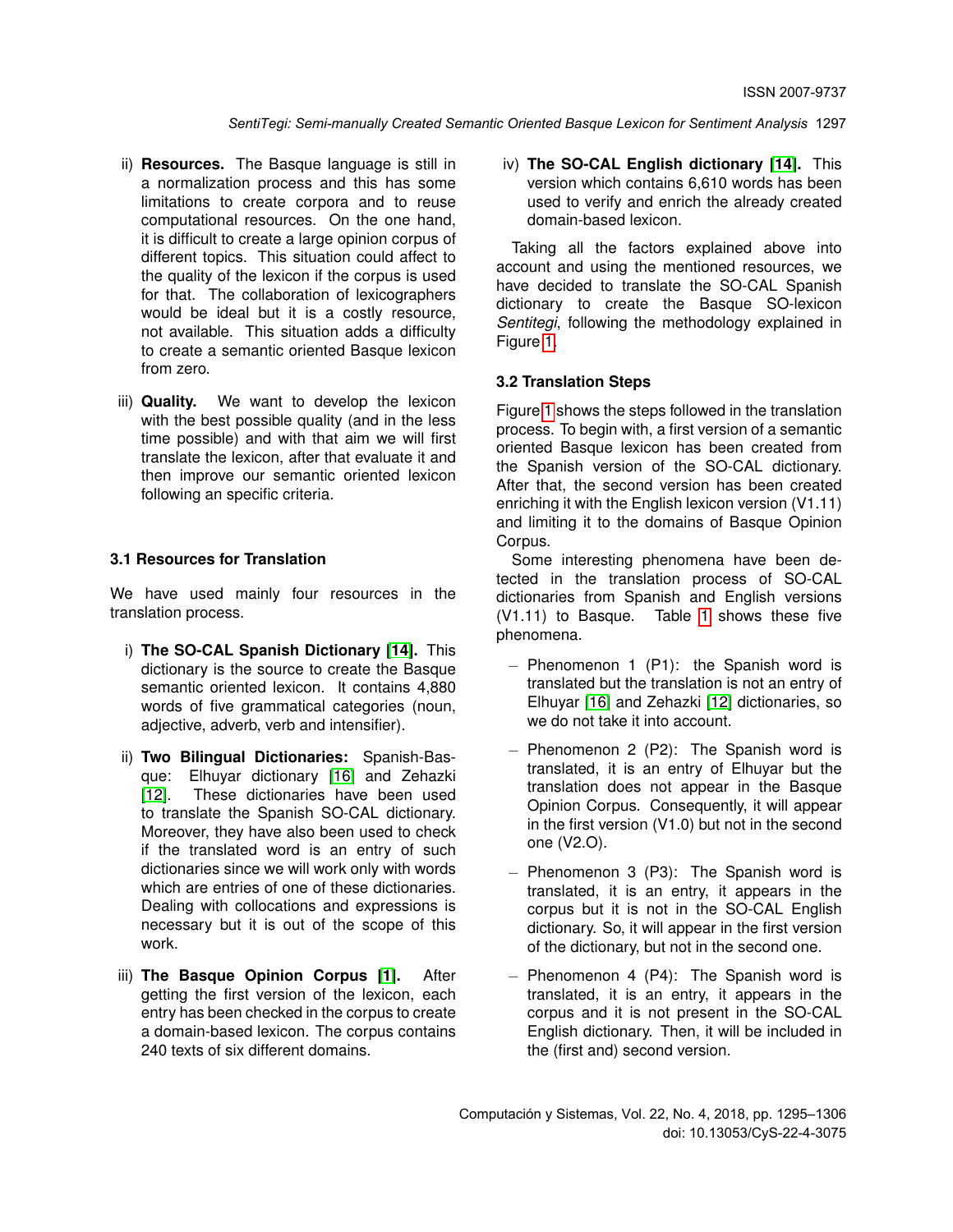<span id="page-3-0"></span>

**Fig. 1.** Steps of the translation process. The enumeration in blue on the left indicates methodological steps. The blue code on the right (P1 to P5) indicates different phenomena in the translation process

− Phenomenon 5 (P5): The Spanish word is translated, it is an entry, it appears in the corpus and it also a word of the SO-CAL English dictionary. It will appear in the first and second versions. These last two phenomena are the same but the decision is different that depends on the characteristic of each word.

The translation process has been the following (see Figure [1\)](#page-3-0):

i) **Automatic translation from Spanish into Basque.** The Spanish sentiment dictionary of SO-CAL has been translated using Elhuyar [\[16\]](#page-11-11) and Zehazki [\[12\]](#page-11-12) dictionaries. When one word of the dictionary has more than one entry, all the entries have been taken into account. The sentiment value of the Spanish word has been assigned to all the correlated elements in Basque.

For example, the Spanish word *desacreditar* −2 "discredit" has been translated into Basque in different forms: *izena kendu*, *ospea kendu*

and *sona kendu* "discredit" with the same meaning. This example shows how one Spanish word could be translated in different forms to Basque. But these translations are not entries of the dictionary. Consequently, they have not been taken into account.

ii) **Filtering and grouping.** After translating all the words and transferring their sentiment values, the repeated words in Basque have been filtered and grouped.

Table [1](#page-4-0) shows how words in Basque (fourth column) can have one or more translations in Spanish (third column). The phenomena numbered 1, 2 and 4 have one translated word in Spanish whereas 3 and 5 have more than one.

This phenomenon occurred because those words are polysemic. There are cases where two or more words in Spanish correspond to the same word in Basque and vice versa. Consequently, in some cases, each word in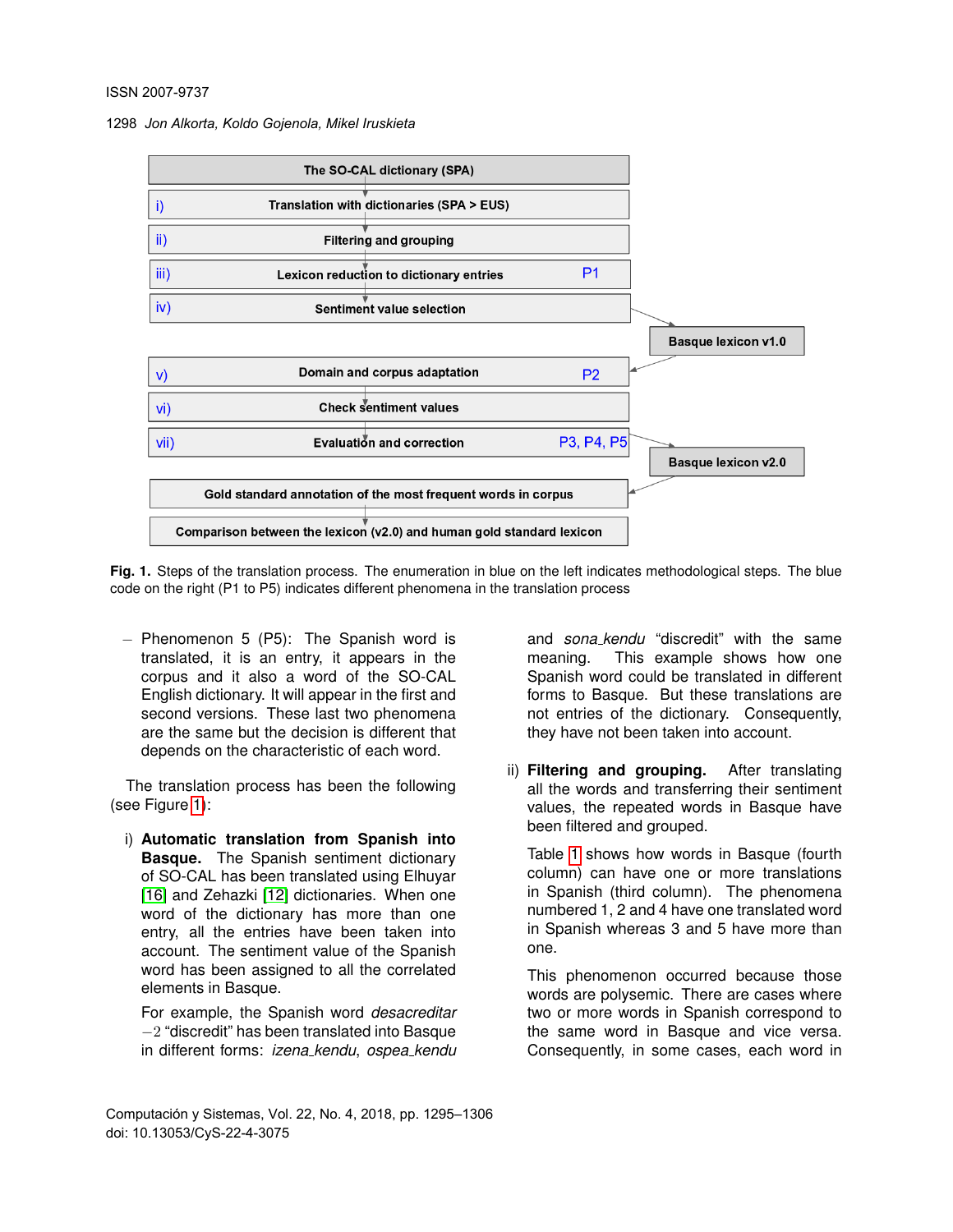<span id="page-4-0"></span>

| <b>Phenomenon</b> | <b>SPA</b>   | <b>SPA grouping</b>   | <b>EUS</b>          | <b>ENG</b>   | Value |
|-------------------|--------------|-----------------------|---------------------|--------------|-------|
| P <sub>1</sub>    | desacreditar | desacreditar -2       | ospea_kendu -2      |              |       |
|                   | "discredit"  | "discredit"           | "discredit"         |              |       |
| P <sub>2</sub>    | atrofiar     | atrofiar -1           | atrofiatu -1        |              |       |
|                   | "atrophy"    | "atrophy"             | "atrophy"           |              |       |
| P <sub>3</sub>    | amago        | amago "feint" -1      | seinale "signal" -1 |              |       |
|                   | "feint"      | cicatriz "scar" -2    |                     |              |       |
| P <sub>4</sub>    | franquismo   | franquismo -2         | frankismo -2        |              | -2    |
|                   | "Francoism"  | "francoism"           | "francoism"         |              |       |
|                   | correcto     | acertado "correct" +3 | zuzen $+3$          | $right + 1$  |       |
| P <sub>5</sub>    | "correct"    | correcto "correct" +3 | "correct"           | $correct +3$ | +3    |
|                   |              | decente "decent" -2   |                     |              |       |

**Table 1.** Words that belongs to five phenomena related to translation process

Basque has several meanings and sentiment values in Spanish.

- iii) **Dictionary entry: Check if the Basque translation is an entry in the Elhuyar [\[16\]](#page-11-11) and Zehazki [\[12\]](#page-11-12) dictionaries.** We have only accepted the translations which are entries of Elhuyar and Zehazki dictionaries. Consequently, Phenomenon 1 in Table [1](#page-4-0) has occurred: *ospea kendu* "discredit" is a collocation and not an entry, so we will not take it into account. In contrast, other words in the table are entries in the dictionary and they are maintained.
- iv) **Sentiment value selection.** The value (and meaning in Spanish) of each word in Basque will be selected.

In order to choose the value, we have followed the following criteria:

- If the word in Basque has one translation (and value) in Spanish and if that translation is correct, the translation is selected. This is the case of phenomena 2 and 4 in Table [1.](#page-4-0) Sometimes the translation is not "correct" or "direct" as we will observe in Section [4.](#page-5-0)
- If the word in Basque has many translations (and values) in Spanish, the translation has been selected according to which translation is the best to use

in the Basque Opinion Corpus [\[1\]](#page-11-13). We have analyzed the context of the words in the corpus using Key Word In Context (KWIC) format for concordance. This is the case of Phenomena 3 and 5 in Table [1.](#page-4-0)

- In the creation of the first version of the lexicon, there have also been cases where the word in Basque has not instances in the corpus. In these cases, the meanings that are used more frequently have been selected.

After these four steps, the first version of the Basque lexicon (V1.0) has been created. However, we detected some inconsistencies and we have felt the necessity to feed more information and, for that reason, we followed new steps to create the Basque lexicon (V2.0):

v) **Domain and corpus adaptation: New lexicon based on the Basque Opinion Corpus [\[1\]](#page-11-13).** We have curated the first lexicon (Basque V1.0) and created the second version of this lexicon (Basque V2.0). This new lexicon has been curated with the information obtained form word frequencies we have extracted from the Basque Opinion Corpus.

The effects of this step are showed in Phenomenon 2 in Table [1.](#page-4-0) The word *atrofiatu* "to atrophy" does not appear in the corpus,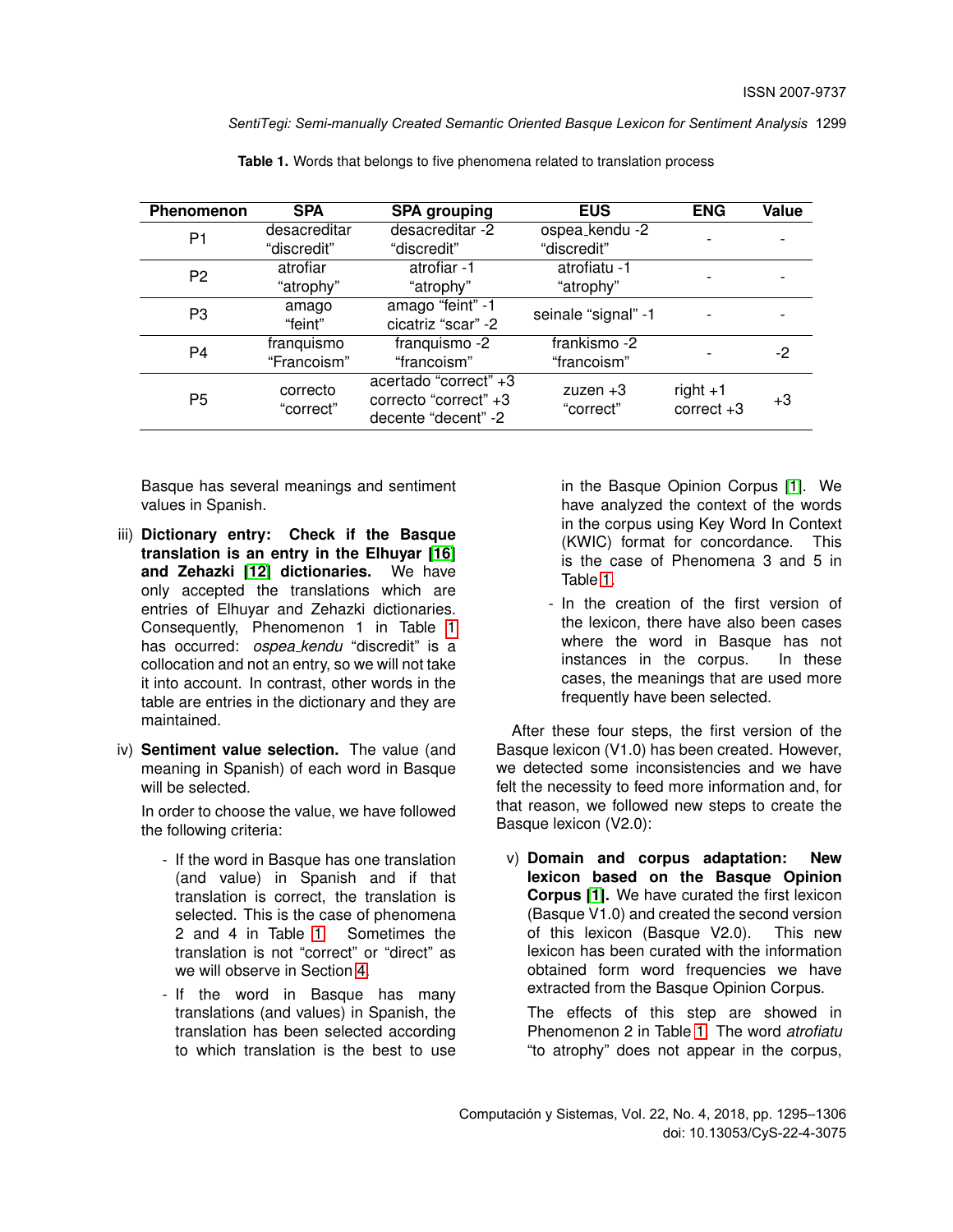so it is not related to the domains of the corpus and, consequently, we do not take it into account. We do not take into account them because our work is limited to our corpus and we want to maintain as much as possible the coherence of SO values and avoid complexities which we do not see useful. In Table [1,](#page-4-0) Phenomena 3, 4 and 5 are not affected by this limitation while Phenomenon 2 is. With this procedure, the number of entries in the lexicon was reduced from 8,140 to 1,813 words, because it was manually checked and reviewed.

vi) **Curate and check SO values of each entry**: Find the English translations of each Basque entry in the SO-CAL English dictionary. Using the Elhuyar dictionary [\[16\]](#page-11-11), we have translated the words in Basque to English and, after that, we have checked if the translated words are in the SO-CAL English dictionary. If the word is in this dictionary, we have maintain the dictionary entry and its value in the second version of the Basque dictionary. If the word is not in the English dictionary, almost in all cases. it was excluded from the second version in the Basque dictionary.

In Table [1,](#page-4-0) Phenomena 3 and 4 do not have any translation in the English dictionary and, consequently, their (English) column in Table [1](#page-4-0) is empty. In contrast, Phenomenon 5 has two translations according to the English dictionary: *right* and *correct*.

vii) **Evaluation and correction**: Compare and choose the best translation and value. In this step, each word in Basque has the same value, most of the times, in Spanish and English (Basque V1.0).

There are 3 different cases in this situation:

**–** Phenomenon 3. There is not a word in the English version corresponding to the Basque word and the previous Spanish one is not accepted. In phenomenon 3, the word *seinale* "sign" has been assigned the value −1 (Table [1,](#page-4-0) fourth column) but there is not a corresponding value in the English version and, consequently, we have removed that value.

- **–** Phenomenon 4. There is not a corresponding word in the English version for Basque and the previous Spanish translation and value are accepted. The word *frankismo* "francoism" is related to Spain and, for that reason, it appears in the Spanish version and not in English. In this case, we have maintained the assigned value.
- **–** Phenomenon 5. The English translation and value are the same or better quality than the Spanish ones. Phenomenon 5 shows that the Spanish and English values agree, so we have assigned the value +3 to *zuzen* "correct". In other cases, the English and Spanish values differ. When this happens we decided that the English value will prevail to the Spanish one in the second version of the Basque dictionary, because the quality is slightly better in English as we previously report.

Phenomena 3 and 5 show how we have decided to give more relevance to the English version.<sup>[1](#page-5-1)</sup>

# <span id="page-5-0"></span>**4 Discussion**

We explain in this section how we have solve the most fundamental problems we have found during the translation process:

i) **Source language is not always the preferred language.** English and Spanish could be the source language but we have chosen Spanish due to several reasons. The overall accuracy of the English SO-CAL is 76.62% while in the Spanish version is 71.81% [\[2\]](#page-11-14). In other words, the difference between them is not big enough. On the other hand, there are many more resources to translate

<span id="page-5-1"></span><sup>&</sup>lt;sup>1</sup> Sometimes there is not a corresponding word in the English dictionary [\[16\]](#page-11-11), an example and the explanation of what we have done in such cases is explained in Section [4.](#page-5-0)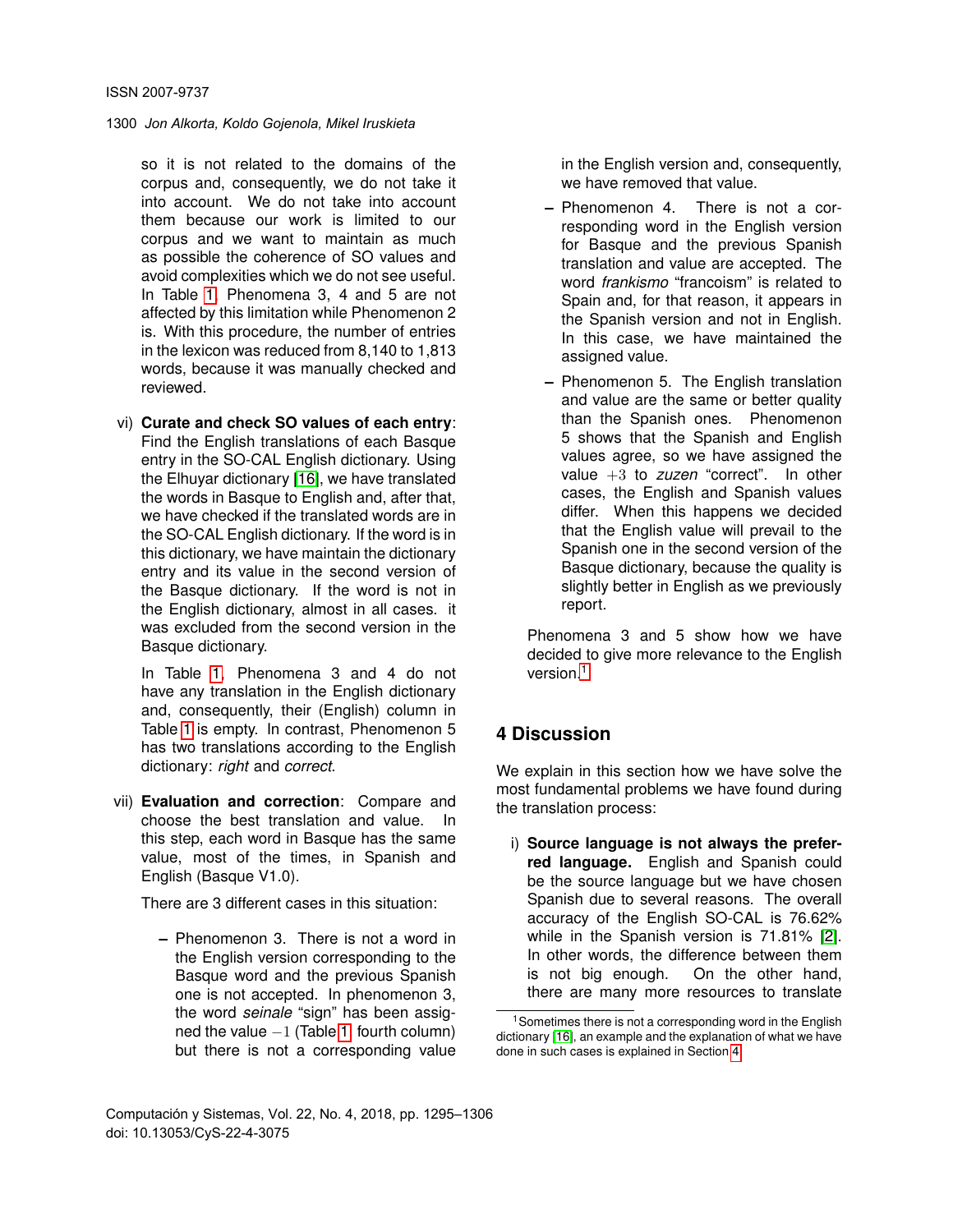<span id="page-6-0"></span>

| <b>Criteria</b> | <b>EUS</b>              | Value | <b>EUS</b>                     | Value |
|-----------------|-------------------------|-------|--------------------------------|-------|
|                 | errukigabe "ruthless"   | $-4$  | errukigabeko "(with) ruthless" | $-4$  |
| В               | tonto "stupid"          | $-3$  | tuntun "stupid"                | $-3$  |
|                 | arduradun "responsible" | $+2$  | arduragabe "irresponsible"     | $-2$  |

the dictionary from Spanish to Basque than to translate from English to Basque. So, the translation from Spanish is more reliable and extended as shown in Table [1,](#page-4-0) where the phenomenon numbered 4 (*frankismo* "francoism") shows that although the English dictionary contains more items, there are some words in the Spanish dictionary that are not present in the English one.

In contrast, the English version has helped to check if the assigned value to the Basque word in the first version from Spanish is correct. In the cases where the value of the Spanish and English versions are different, we have preferred the English one as Phenomenon 3 (*seinale* "signal") shows. Due to this decision, the number of words of the lexicon has decreased from 1,813 to 1,237 entries.

ii) **Not one to one translation**. Another problem was presented when, in the translation, a Spanish word could be translated into Basque in different forms but with the same sense. We have decided to use all the translated words in Basque so as to get the higher recall possible. The first step, the automatic translation from Spanish into Basque, shows that one or more entries have been taken in Basque.

For example, the Spanish word *aparatoso* "showy, spectacular" has been translated into Basque in two different ways: *arranditsu* "spectacular" and *deigarri* "showy".

iii) **Domain adoptation of polysemic words**. There are some words that have opposite meanings according to their context. The best solution would be to create two entries but then it would be difficult to implement it in

a system that does not distinguish between word senses. In this situation, we have decided to take only one meaning and we have used the Basque Opinion Corpus [\[1\]](#page-11-13) to choose the meaning with the appropiate SO value.

For example, the Basque word *deigarri* "showy, spectacular" comes from Spanish *aparatoso* −3 "spectacular" or *llamativo* +3 "showy". Taking the context of the word in the corpus into account, we have disambiguated the word manually and chosen the value  $+3$ for this word.

- iv) **Coherence consistency.** In the process of choosing the value, we have to try (when the values match) to maintain the coherence of the values taking these criteria into account. Examples of the criteria are shown in Table [2.](#page-6-0)
	- A) Sometimes, the same word appears in different forms. For example, in the creation of the first version of the lexicon, it is usual that one word appears sometimes with genitive -*ko* "with" and other times with an elided genitive, and in both cases is a dictionary entry. In these cases, we decided to assign the same value. One of the cases is the adjective *berehala* "immediate". It appears with genitive suffix: *berehalako* "immediately" and without it *berehala* "immediate". We have assigned the same sentiment value  $(+2)$  to both.
	- B) We assign (when the values match) the same value to words with similar meanings. For example, *tonto* "stupid" is used with man while *tuntun* with the same meaning is used with woman. We assign the value  $-3$  to both.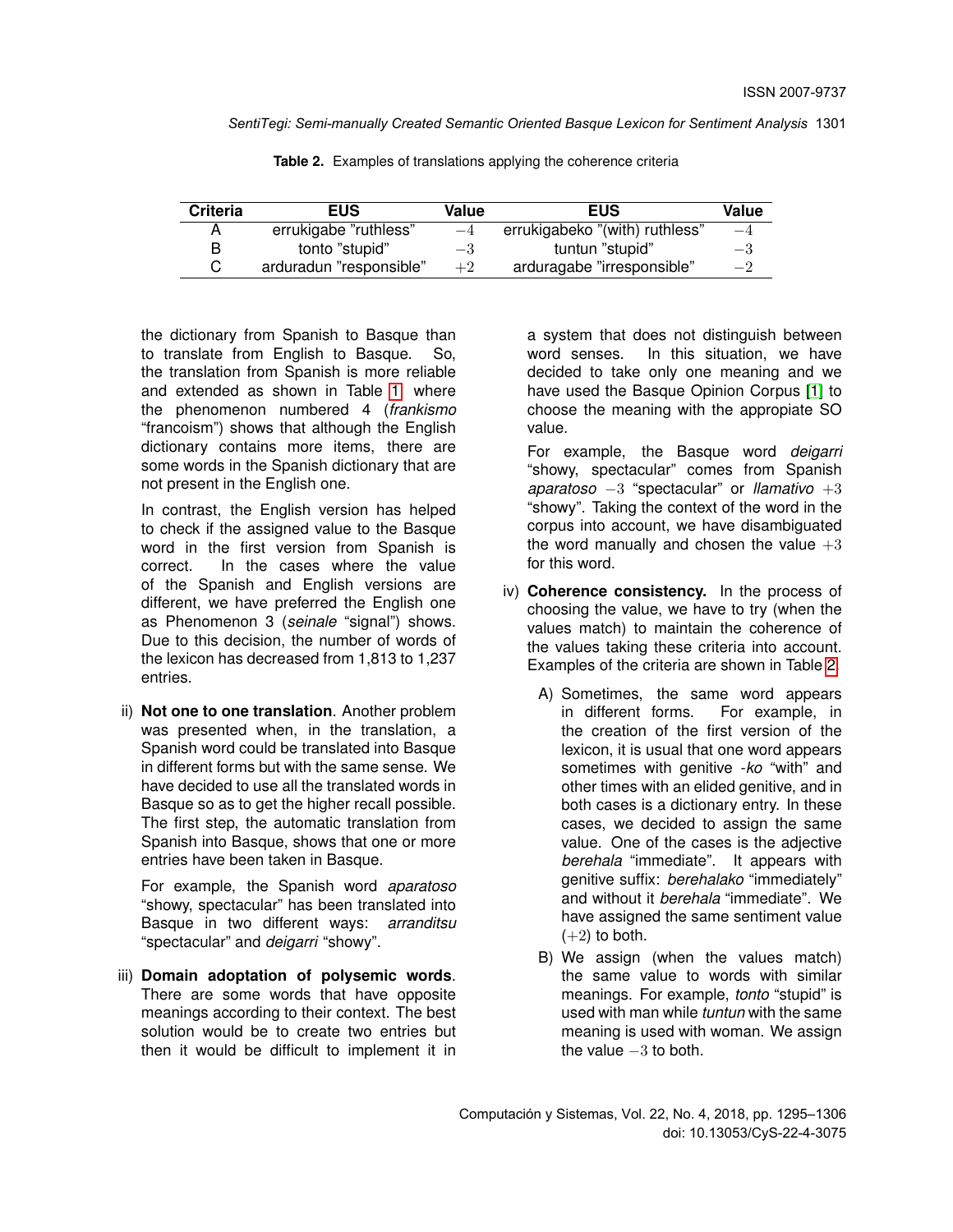<span id="page-7-0"></span>

|                             | V1.0  |       | V2.0  |       |
|-----------------------------|-------|-------|-------|-------|
| <b>Grammatical category</b> | Words | %     | Words | %     |
| Noun                        | 2,282 | 28.06 | 461   | 37.27 |
| Adjectives                  | 3,162 | 38.85 | 446   | 36.05 |
| Adverbs                     | 652   | 7.98  | 54    | 4.36  |
| Verbs                       | 1,657 | 20.36 | 276   | 22.32 |
| <b>Intensifiers</b>         | 387   | 4.75  |       |       |
| Total                       | 8,140 | 100   | 1,237 | 100   |

**Table 3.** The semantic oriented Basque lexicons (V1.0 and V2.0)

- C) We also assign the same intensity (1 to 5), but opposite value (positive/negative) to antonymic words when the values coincide in Basque dictionary entry. In Basque, some prefixes (*des-* and *ez-* "dis-") and suffixes (*-ezin* "impossibility" "inability" and *-gabe* "without") are used to invert the meaning of the words and we have put special attention on these ones.
- v) **"Incorrect" translations.** There have been some translations which are incorrect because of different factors. The Spanish word *provinciano* "backward" (−1) is employed to refer to people of Bizkaia and Gipuzkoa provinces. The Elhuyar dictionary [\[16\]](#page-11-11) has defined the word as "inhabitant of Bizkaia or Gipuzkoa", a translation which is not useful for our purpose.
- vi) **"Indirect" translations.** There have been some translations that we have considered as indirect. They are correct translations but since they have an extensive meaning and they are used in limited situations, they are not useful for us.

For example, the word *beltz* "black" could have two meanings:  $i)$  a color  $ii)$  "black, sad; gloomy, depressing" (figurative meaning). The figurative use of that word is less usual, there are other words with the same meaning and, taking into account that the word could complicate the correct sentiment value assignation of texts, we have decided not to assign any SO value.

The explained problems show the difficulty to translate a semantic oriented lexicon semiautomatically. This translation process is large and very detailed where the translation of the lexicon has different phenomena.

#### **5 Results**

As a result of the translation process, two versions of the semantic oriented Basque lexicon have been created. Table [3](#page-7-0) shows the characteristics of these two versions.

The first version (V1.0) is the result of the first four steps in the translation process (Figure [1\)](#page-3-0). It is translated directly from the Spanish SO-CAL dictionary with a strict criteria. But, unlike the second version (V2.0), the first version is not subject to the restrictions of being an entry of the Basque bilingual dictionaries and it was not improved taking into account the English SO-CAL dictionary, the Basque Opinion Corpus and other kind of features that work differently such intensifiers are considered as dictionary entries.

As a result of these considerations, the first versions have 8,140 entries and the second version 1,237, respectively. In both cases, nouns and adjectives are the grammatical categories with more entries. Verbs and adverbs are least frequent entries, whereas intensifiers have not been taken into account in the second version because they affect to other words, so we think that it is better to analyze differently assigning different values that does not go from -5 to -5 values.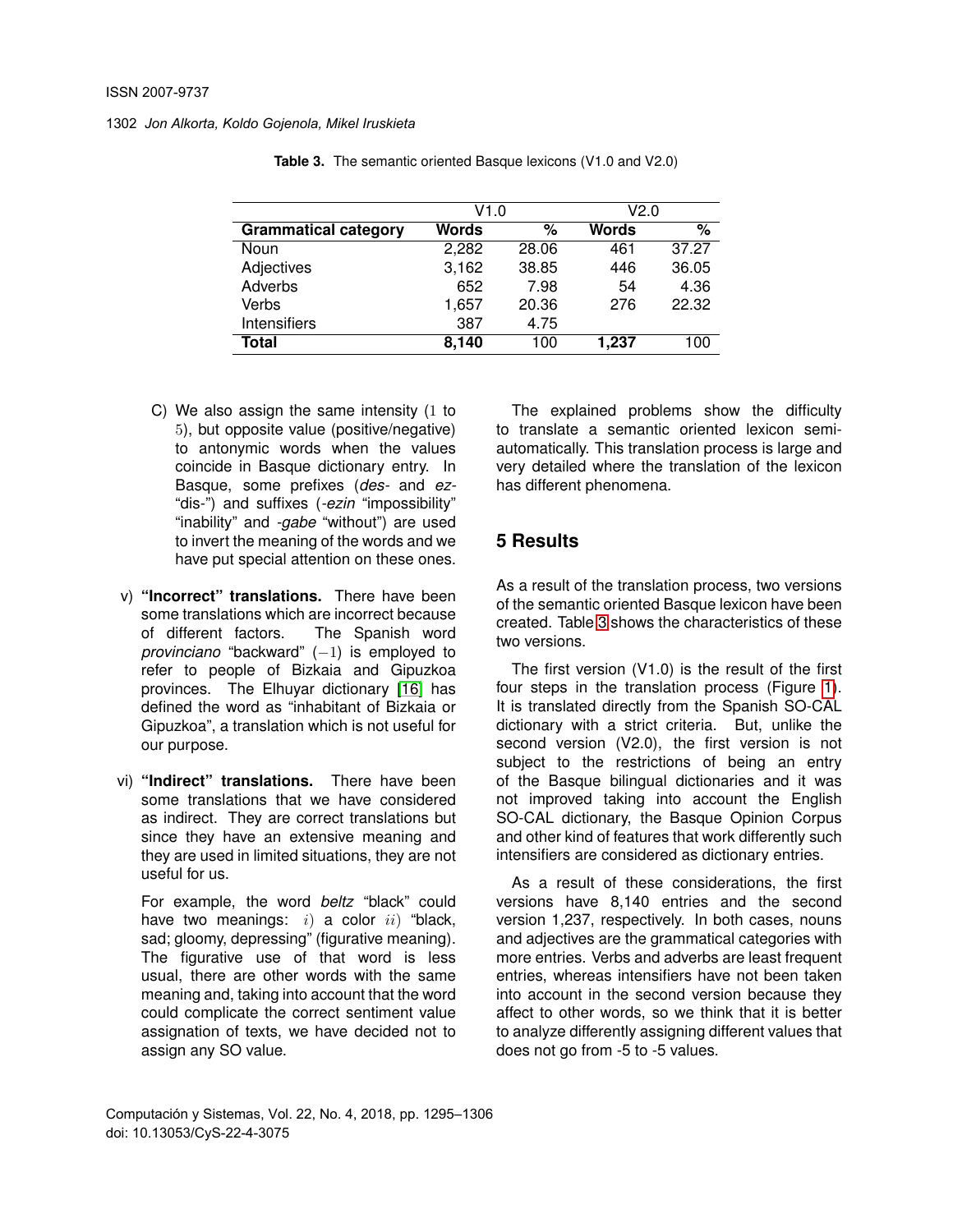<span id="page-8-0"></span>

| Word in lexicon | Value | <b>SPA</b>  | Value | <b>ENG</b>   | Value                    |
|-----------------|-------|-------------|-------|--------------|--------------------------|
| bikain          | $+5$  | excepcional | $+5$  | excellent    | $+5$                     |
| on.             | $+2$  | buen        | $+2$  |              | $\overline{\phantom{a}}$ |
| eskas           | $-1$  | escaso      | $-2$  | insufficient | $-1$                     |
| txar            | $-3$  | adverso     | $-3$  | bad          | $-3$                     |

**Table 4.** Examples of parallel lexicon

Another interesting characteristic of the created lexicon is that it is parallel. That means that each word of the lexicon has it translations in English and Spanish and the sentiment values in each language also are included. This information appears in an orderly manner in the resource.

In Table [4,](#page-8-0) there are four examples showing the parallel lexicon. Sometimes, four sentiment values do not match because the Spanish and English SO-CAL lexicons have been created in different way. But the Basque word always matches with one of them. The examples of Table [4](#page-8-0) are adjectives and they show how the sentiment values are in a scale.

Once we have implemented this lexicon in the Basque SO-CAL preliminary version, the created semantic oriented lexicon is useful to assign sentiment value to words as well as sentences, as is shown in the following examples:

- (1) [*Halere, pentsa litekeenaren aurka, gaien urritasunak eta diskurtso errepikakorrak*<sup>−</sup><sup>6</sup> *ez dakarte nabardura aberastasunik, are ˜ gutxiago argumentu-mailako sakontasunik.*]<sup>−</sup><sup>6</sup> (However, contrary to what is thought, the scarcity of problems and the repetitive $_{-6}$ discourses do not imply rich nuances, much less a plot depth.)<sub>−6</sub>
- (2) [*Arazo nagusia*+2*, nire ustez, gaien*+4 *emankortasun zalantzazkoan eta ekintzaren bilakaera eskasean*<sup>−</sup><sup>3</sup> *datza.*]+3 (The main $_{+2}$  problem is, I believe, the uncertain fertility of the topics $+4$  and the slow<sub> $-3$ </sub> evolution of the action.)<sub>+3</sub>
- (3) *(...) [Emaitza ezustekorik*<sup>−</sup>1.5 *gabeko istorio bat da, irakurlea epel*<sup>−</sup>1.5 *uzteko arrisku dezente duen tonu arras moderatu batean*

*emana.*]−<sup>3</sup>

(The result is an unsurprising $_{-1.5}$  story, given in a moderate tone with a risk to leave the reader  $\text{cold}_{-1.5}$ .)<sub>−3</sub>

As we show in the three examples the words of the dictionary have a SO value at the end of the word. To mention one, in Example 1, the Basque version of SO-CAL tool assigns the value −6 to the word *errepikakor* "repetitive". There is no another word with sentiment value according to lexicon, so the sentiment value of the sentence is also  $-6<sup>2</sup>$  $-6<sup>2</sup>$  $-6<sup>2</sup>$  The methodology to calculate the semantic orientation of the sentence is similar in Examples 2 and 3.

### **6 Evaluation**

In this section, we want to evaluate two aspects of the translation task. On the one hand, we want to evaluate the difficulty of the task. We think that the annotation of sentiment polarity is a difficult task because there is not a guide to follow and subjective perceptions must be, first, measured and, last, corrected if possible. On the one hand, the inter-annotator agreement of SO value annotation has been evaluated between two linguists annotators. On the other hand, we also want to measure the quality of the translated lexicon. With these in mind, a gold standard annotation has been created from the previous annotation and discussion by both annotators.

<span id="page-8-1"></span><sup>&</sup>lt;sup>2</sup>In this sentence, the sentiment value of the word *errepikakor* "repetitive" in the lexicon is −4. But in SO-CAL tool, there are some mathematical operations related to linguistic phenomena that increase or decrease the sentiment value of the words. In this case, the sentiment value has increased to −6.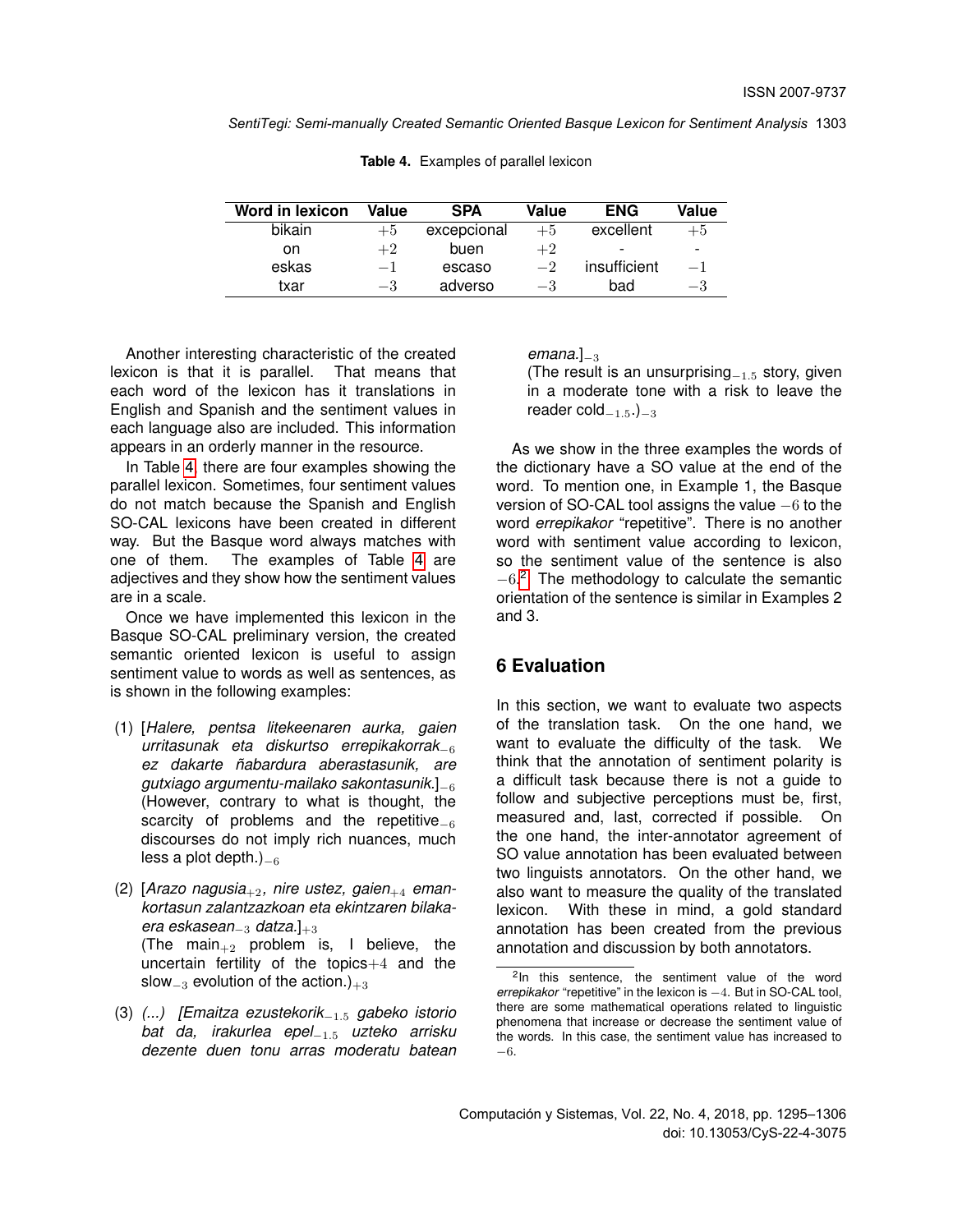<span id="page-9-1"></span>

| <b>Pearson 1</b> | <b>Pearson 2</b>     |                              |    |                                       |                                      |
|------------------|----------------------|------------------------------|----|---------------------------------------|--------------------------------------|
| 0.87             | 0.59                 |                              |    |                                       |                                      |
| 0.71             |                      |                              |    |                                       | <b>POS</b>                           |
|                  |                      |                              |    |                                       | 27                                   |
|                  |                      |                              |    |                                       |                                      |
|                  |                      |                              | 39 | ۰.                                    | 69                                   |
|                  | 0.93<br>0.87<br>0.79 | 0.60<br>0.82<br>0.76<br>0.73 |    | 187<br><b>NEG</b><br>14<br><b>POS</b> | Total categories<br><b>NEG</b><br>42 |

**Table 5.** Pearson correlation measurement and contingency table between two annotators

In order to evaluate these two aspects, we have extracted the most frequent 400 words (100 per each grammatical category) using Analhitza [\[8\]](#page-11-15) from the Basque Opinion Corpus [\[1\]](#page-11-13). We have used Pearson correlation [\[17\]](#page-11-16) to evaluate both tasks. Pearson correlation has been used in two different ways:  $i)$  Pearson 1: the correlation is measured taking into account only the annotated words by both annotators and  $ii)$  Pearson 2: the correlation is measured taking into account all words in the corpus.<sup>[3](#page-9-0)</sup>

#### **6.1 Correlation between annotators**

We have decided to measure the correlation of two annotators to create the gold standard, taking into account the results achieved in the correlation coefficient. Table [5](#page-9-1) shows the coefficient for each grammatical category, together with a contingency table.

Pearson 1 value shows that the correlation coefficient is high (0.79). This means that the value assigned is similar in a big percentage of the annotated words. The coefficients for different grammatical categories are situated between 0.71 and 0.93. In a similar way, Pearson 2 also shows high correlation, although it is slightly lower (0.73), with values between 0.59 and 0.82.

The contingency table of Table [5](#page-9-1) shows that the biggest difference comes when one annotator has assigned a value to one word and the other one had not assigned any value and vice versa (90.19 % of all discrepancies 92 of 102).

After calculating this correlation, two annotators have discussed about their differences and after reaching consensus, a gold standard has been created.

#### **6.2 Correlation between the lexicon and gold standard**

The correlation between the human gold standard lexicon and the translated lexicon shows some differences compared to the correlation between two annotators as presented in Table [6.](#page-10-0)

With Pearson 1, the cases in which the dictionary and gold standard contain an annotation for the word show similar correlation when compared to the results of two annotators (0.79). The correlation is high since the coefficients for the different grammatical categories are situated between 0.69 and 0.96. In contrast, Pearson 2 shows a lower correlation (0.54) and the coefficients of grammatical categories are situated between 0.47 and 0.59.

The interpretation of these results is that the values assigned to the dictionary and gold standard are similar (Pearson 1). But the difference from the previous result in Pearson 2 is created when the semantic oriented lexicon assigns value to the word and the annotator does no do it. This situation does not occur in the correlation between two annotators.

The contingency table shows us how the gold standard and the created dictionary differ. The discrepancy here also comes from the difficulty to assign a positive or negative value to a word. The difference is similar: 89.83 % of all discrepancies (106 of 118) are related to the decision to assign sentiment polarity to words. But here, in contrast with correlation between two annotators, the last version of the lexicon is more conservative, because the gold standard

<span id="page-9-0"></span><sup>&</sup>lt;sup>3</sup>This means that there are cases where one word has been annotated by one annotator or by none of the them. When it happens, the un-annotated words value is 0 in order to calculate the Pearson correlation.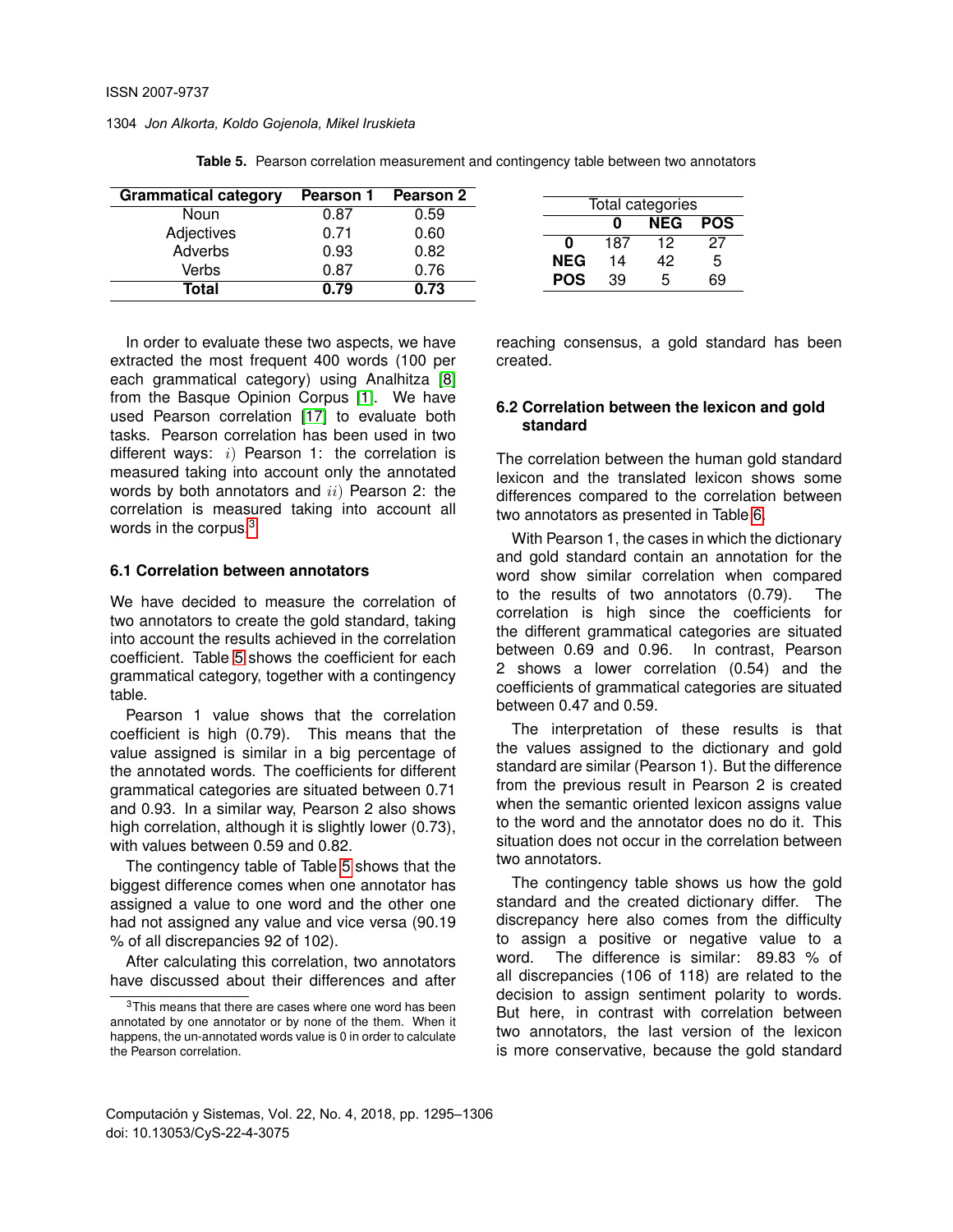<span id="page-10-0"></span>**Table 6.** Pearson correlation measurement and contingency table between the gold standard and the Basque semantic oriented lexicon (V2.0)

| <b>Grammatical category</b> | Pearson 1 | Pearson 2 |            |     |                  |     |
|-----------------------------|-----------|-----------|------------|-----|------------------|-----|
| Noun                        | 0.96      | 0.59      |            |     | Total categories |     |
| Adjectives                  | 0.78      | 0.56      |            |     | <b>NEG</b>       | PO: |
| Adverbs                     | 0.75      | 0.47      |            | 195 | 2                | 15  |
| Verbs                       | 0.69      | 0.54      | <b>NEG</b> | 30  | 34               | 8   |
| Total                       | 0.76      | 0.54      | <b>POS</b> | 59  | 4                | 53  |
|                             |           |           |            |     |                  |     |

annotates much more words than the lexicon does, decreasing the correlation in Pearson 2.

To sum up, the evaluation shows a high correlation in Pearson 1 in the case of two annotators and the lexicon and gold standard. The correlation coefficient is 0.79 and 0.76, respectively. In the case of Pearson 2, the correlation between two annotators remains high (0.73) but the correlation measure falls between the lexicon and gold standard (0.54).

### **7 Conclusion and Avenues for Future Work**

In this paper we presented the first semi-manually created semantic orientation lexicon for Basque<sup>[4](#page-10-1)</sup>. Time factor, few resources and quality pushed us to translate the SO-CAL Spanish dictionary to Basque.

The translation process has followed several steps. To summarize the steps, the English and Spanish SO-CAL dictionaries have been translated into Basque using two bilingual dictionaries. After that, the groups of words with the same meaning have been grouped and the best sentiment values according to the context of the Basque Opinion Corpus have been chosen. Finally, the created lexicon has been adapted to the domains of the Basque Opinion Corpus. The Basque sentiment lexicon has its limitations, since polysemy and figurative meaning phenomena were not considered and therefore are not totally solved.

Pearson correlation shows that the agreement coefficient is high between both annotators with respect to the following two factors:  $i)$  assigning

a value and  $ii)$  deciding if a word has any value. In contrast, in the case of the comparison between human gold standard and translated lexicon, the correlation coefficient is high when the value is assigned but not in the case of deciding if the word has a value or not, which results has been lower. This lower coefficient appears mainly because there are less words annotated in our translated lexicon V2.0.

**0 NEG POS 0** 195 2 15

At present, the second version of semantic oriented lexicon is implemented in the Basque SO-CAL. In a foreseeable future, our aim is to improve this lexicon but considering morphosyntactic and discourse phenomena. This lexicon will be the basis of this system and we will consider how to enrich the system with sentence level and text level information.

### **Acknowledgements**

Jon Alkorta's work is financed by a Basque Government scholarship (code: PRE 2017 2 0041). Koldo Gojenola's work is partially financed by the PROSA-MED (TIN2016-77820-C3-1-R) funded by the Spanish Ministerio de Economia, Comercio y Competitividad) and UPV/EHU IXA Group (University of the Basque Country). Mikel Iruskieta's work is partially financed by the TUNER project (TIN2015-65308-C5-1-R) funded by the Spanish Ministerio de Economia, Comercio y Competitividad) and UPV/EHU IXA Group (University of the Basque Country). We would like to offer our special thanks to Maite Taboada, Arantxa Otegi and Oier Lopez de Lacalle.

<span id="page-10-1"></span><sup>4</sup>The semantic oriented Basque lexicon is available at: [http:](http://ixa.si.ehu.es/node/11438) [//ixa.si.ehu.es/node/11438](http://ixa.si.ehu.es/node/11438)